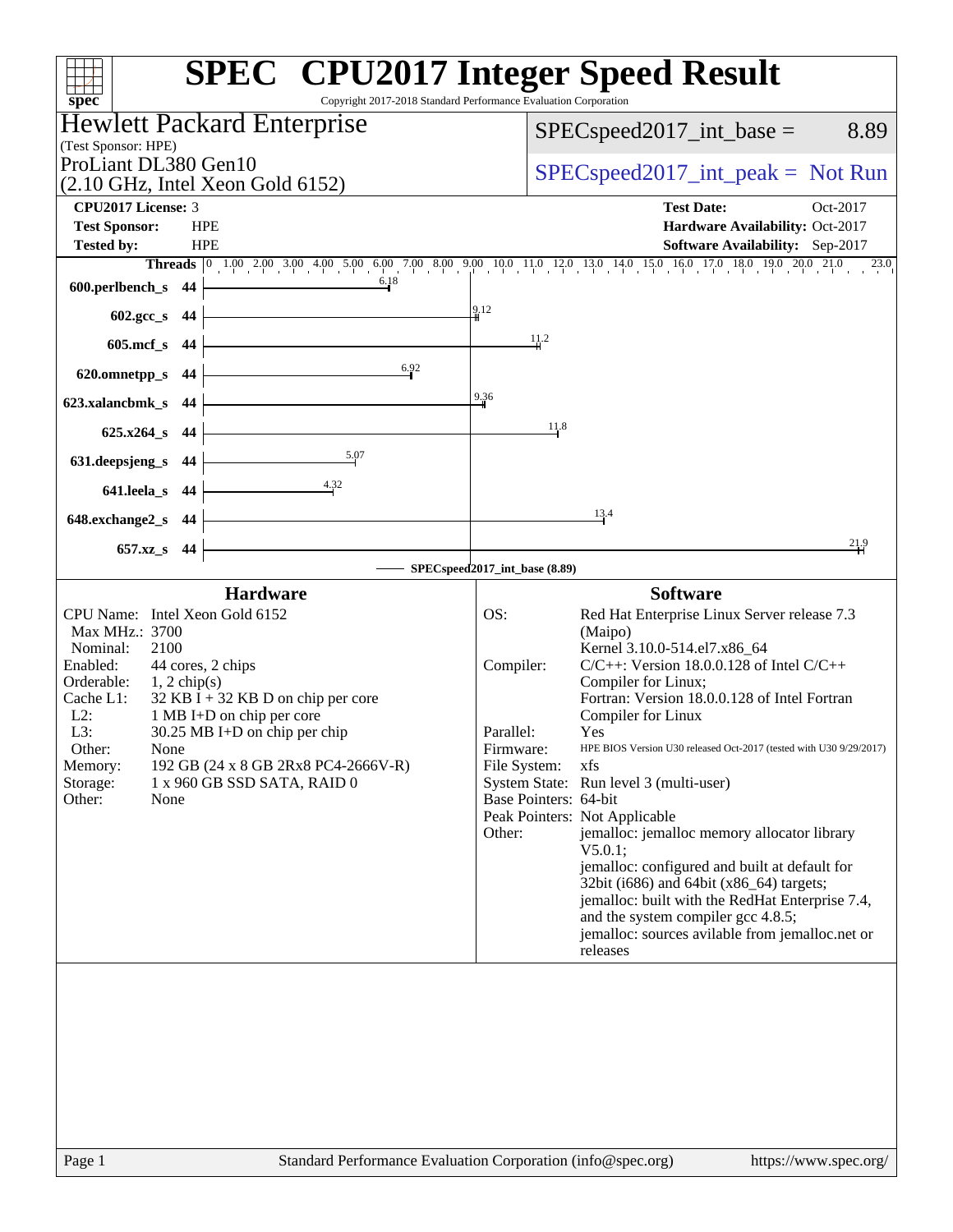

# **[SPEC CPU2017 Integer Speed Result](http://www.spec.org/auto/cpu2017/Docs/result-fields.html#SPECCPU2017IntegerSpeedResult)**

Copyright 2017-2018 Standard Performance Evaluation Corporation

### Hewlett Packard Enterprise

(Test Sponsor: HPE)

(2.10 GHz, Intel Xeon Gold 6152)

 $SPEC speed2017\_int\_base =$  8.89

### ProLiant DL380 Gen10  $SPEC speed2017\_int\_peak = Not Run$

**[Tested by:](http://www.spec.org/auto/cpu2017/Docs/result-fields.html#Testedby)** HPE **[Software Availability:](http://www.spec.org/auto/cpu2017/Docs/result-fields.html#SoftwareAvailability)** Sep-2017

**[CPU2017 License:](http://www.spec.org/auto/cpu2017/Docs/result-fields.html#CPU2017License)** 3 **[Test Date:](http://www.spec.org/auto/cpu2017/Docs/result-fields.html#TestDate)** Oct-2017 **[Test Sponsor:](http://www.spec.org/auto/cpu2017/Docs/result-fields.html#TestSponsor)** HPE **[Hardware Availability:](http://www.spec.org/auto/cpu2017/Docs/result-fields.html#HardwareAvailability)** Oct-2017

### **[Results Table](http://www.spec.org/auto/cpu2017/Docs/result-fields.html#ResultsTable)**

|                               | <b>Base</b>    |                |       |                | <b>Peak</b> |                |       |                |                |              |                |              |                |              |
|-------------------------------|----------------|----------------|-------|----------------|-------------|----------------|-------|----------------|----------------|--------------|----------------|--------------|----------------|--------------|
| <b>Benchmark</b>              | <b>Threads</b> | <b>Seconds</b> | Ratio | <b>Seconds</b> | Ratio       | <b>Seconds</b> | Ratio | <b>Threads</b> | <b>Seconds</b> | <b>Ratio</b> | <b>Seconds</b> | <b>Ratio</b> | <b>Seconds</b> | <b>Ratio</b> |
| $600.$ perlbench $\mathsf{S}$ | 44             | 288            | 6.17  | 286            | 6.22        | 287            | 6.18  |                |                |              |                |              |                |              |
| $602.\text{gcc}\_\text{s}$    | 44             | 436            | 9.12  | 435            | 9.16        | 439            | 9.07  |                |                |              |                |              |                |              |
| $605$ .mcf_s                  | 44             | 421            | 11.2  | 420            | 11.2        | 424            | 11.1  |                |                |              |                |              |                |              |
| 620.omnetpp_s                 | 44             | 236            | 6.90  | 234            | 6.96        | 236            | 6.92  |                |                |              |                |              |                |              |
| 623.xalancbmk s               | 44             | 151            | 9.39  | 151            | 9.36        | 152            | 9.31  |                |                |              |                |              |                |              |
| 625.x264 s                    | 44             | 149            | 11.8  | <u> 149</u>    | 11.8        | 150            | 11.8  |                |                |              |                |              |                |              |
| 631.deepsjeng_s               | 44             | 283            | 5.07  | 283            | 5.05        | 283            | 5.07  |                |                |              |                |              |                |              |
| 641.leela s                   | 44             | 394            | 4.33  | 395            | 4.32        | 395            | 4.32  |                |                |              |                |              |                |              |
| 648.exchange2_s               | 44             | 220            | 13.4  | 220            | 13.4        | 220            | 13.3  |                |                |              |                |              |                |              |
| $657.xz$ s                    | 44             | 283            | 21.8  | 283            | 21.9        | 280            | 22.0  |                |                |              |                |              |                |              |
| $SPEC speed2017$ int base =   |                |                | 8.89  |                |             |                |       |                |                |              |                |              |                |              |

**[SPECspeed2017\\_int\\_peak =](http://www.spec.org/auto/cpu2017/Docs/result-fields.html#SPECspeed2017intpeak) Not Run**

Results appear in the [order in which they were run.](http://www.spec.org/auto/cpu2017/Docs/result-fields.html#RunOrder) Bold underlined text [indicates a median measurement.](http://www.spec.org/auto/cpu2017/Docs/result-fields.html#Median)

### **[Operating System Notes](http://www.spec.org/auto/cpu2017/Docs/result-fields.html#OperatingSystemNotes)**

 Stack size set to unlimited using "ulimit -s unlimited" Transparent Huge Pages enabled by default Filesystem page cache cleared with: shell invocation of 'sync; echo 3 > /proc/sys/vm/drop\_caches' prior to run irqbalance disabled with "systemctl stop irqbalance"

tuned profile set wtih "tuned-adm profile throughput-performance"

### **[General Notes](http://www.spec.org/auto/cpu2017/Docs/result-fields.html#GeneralNotes)**

Environment variables set by runcpu before the start of the run: KMP\_AFFINITY = "granularity=fine,compact" LD\_LIBRARY\_PATH = "/home/cpu2017/lib/ia32:/home/cpu2017/lib/intel64:/home/cpu2017/je5.0.1-32" LD\_LIBRARY\_PATH = "\$LD\_LIBRARY:/home/cpu2017/je5.0.1-64" OMP\_STACKSIZE = "192M"

 Binaries compiled on a system with 1x Intel Core i7-4790 CPU + 32GB RAM memory using Redhat Enterprise Linux 7.4

### **[Platform Notes](http://www.spec.org/auto/cpu2017/Docs/result-fields.html#PlatformNotes)**

 BIOS Configuration: Intel Hyperthreading set to Disabled Thermal Configuration set to Maximum Cooling Memory Patrol Scrubbing set to Disabled LLC Prefetcher set to Enabled LLC Dead Line Allocation set to Disabled Stale A to S set to Disabled

**(Continued on next page)**

| Page 2<br>Standard Performance Evaluation Corporation (info@spec.org) | https://www.spec.org/ |
|-----------------------------------------------------------------------|-----------------------|
|-----------------------------------------------------------------------|-----------------------|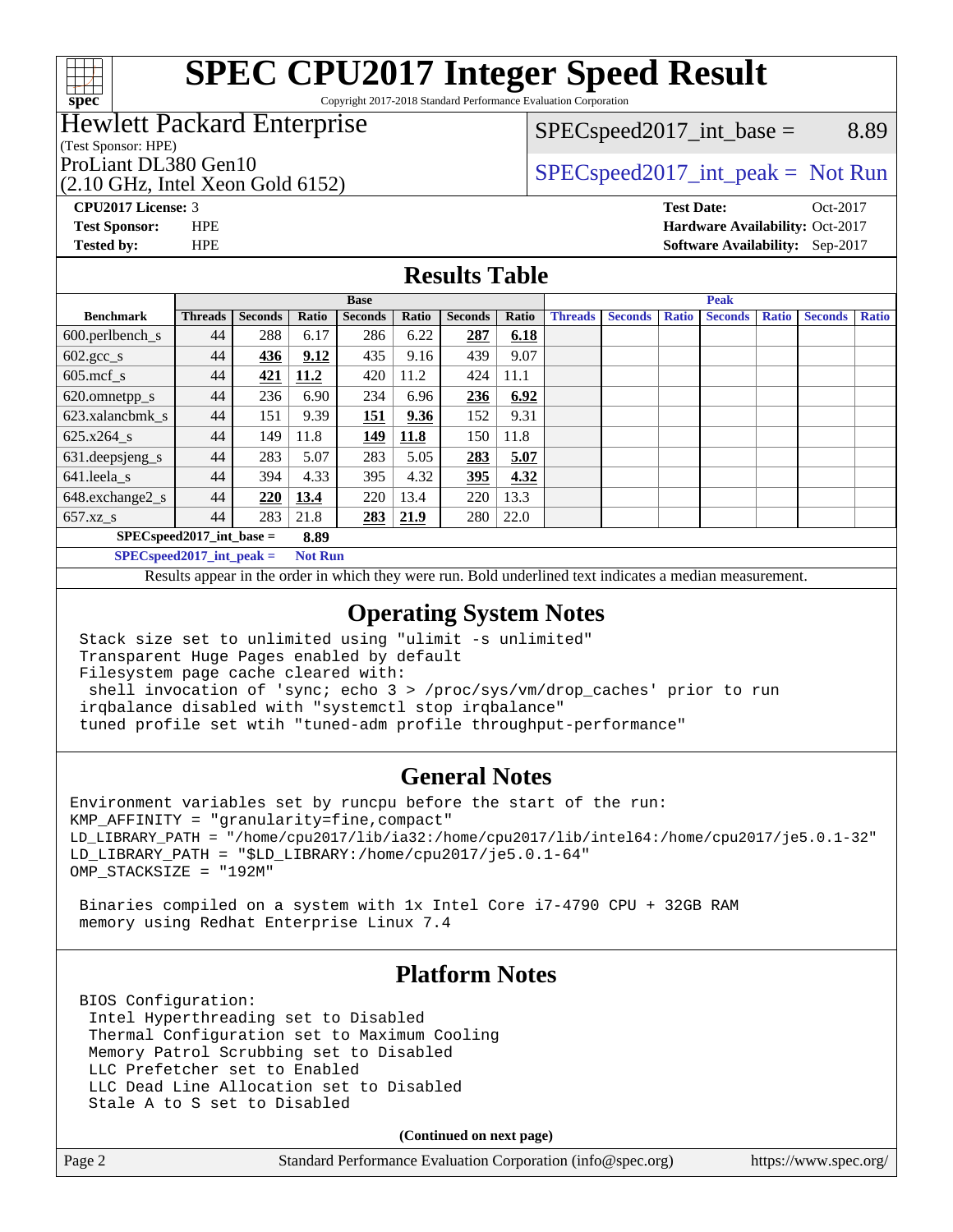### $\begin{matrix} \begin{matrix} \text{+} \text{+} \text{+} \text{+} \end{matrix} \end{matrix}$ **[spec](http://www.spec.org/)**

# **[SPEC CPU2017 Integer Speed Result](http://www.spec.org/auto/cpu2017/Docs/result-fields.html#SPECCPU2017IntegerSpeedResult)**

Copyright 2017-2018 Standard Performance Evaluation Corporation

### Hewlett Packard Enterprise

 $SPECspeed2017\_int\_base =$  8.89

# (Test Sponsor: HPE)<br>ProLiant DL380 Gen10

(2.10 GHz, Intel Xeon Gold 6152)

 $SPECspeed2017\_int\_peak = Not Run$ 

**[Tested by:](http://www.spec.org/auto/cpu2017/Docs/result-fields.html#Testedby)** HPE **[Software Availability:](http://www.spec.org/auto/cpu2017/Docs/result-fields.html#SoftwareAvailability)** Sep-2017

**[CPU2017 License:](http://www.spec.org/auto/cpu2017/Docs/result-fields.html#CPU2017License)** 3 **[Test Date:](http://www.spec.org/auto/cpu2017/Docs/result-fields.html#TestDate)** Oct-2017 **[Test Sponsor:](http://www.spec.org/auto/cpu2017/Docs/result-fields.html#TestSponsor)** HPE **[Hardware Availability:](http://www.spec.org/auto/cpu2017/Docs/result-fields.html#HardwareAvailability)** Oct-2017

### **[Platform Notes \(Continued\)](http://www.spec.org/auto/cpu2017/Docs/result-fields.html#PlatformNotes)**

|                                                                                                                                                                                                                                                                                                                                                                        | 1 iailyi III 1 vyics (Continueu)                                                                                                                                                                                                                                                                                                                                                   |                       |
|------------------------------------------------------------------------------------------------------------------------------------------------------------------------------------------------------------------------------------------------------------------------------------------------------------------------------------------------------------------------|------------------------------------------------------------------------------------------------------------------------------------------------------------------------------------------------------------------------------------------------------------------------------------------------------------------------------------------------------------------------------------|-----------------------|
| Uncore Frequency Scaling set to Auto<br>NUMA Group Size Optimization set to Flat                                                                                                                                                                                                                                                                                       | Workload Pofile set to General Peak Frequency Compute<br>Energy/Performance Bias set to Maximum Performance<br>Workload Pofile set to General Peak Frequency Compute                                                                                                                                                                                                               |                       |
| Sysinfo program /home/cpu2017/bin/sysinfo<br>running on DL380Gen10-2 Thu Oct 12 02:57:29 2017                                                                                                                                                                                                                                                                          | Rev: r5797 of 2017-06-14 96c45e4568ad54c135fd618bcc091c0f                                                                                                                                                                                                                                                                                                                          |                       |
| For more information on this section, see                                                                                                                                                                                                                                                                                                                              | SUT (System Under Test) info as seen by some common utilities.<br>https://www.spec.org/cpu2017/Docs/config.html#sysinfo                                                                                                                                                                                                                                                            |                       |
| From /proc/cpuinfo<br>2 "physical id"s (chips)<br>44 "processors"<br>cpu cores : 22<br>siblings : 22                                                                                                                                                                                                                                                                   | model name : Intel(R) Xeon(R) Gold 6152 CPU @ 2.10GHz<br>cores, siblings (Caution: counting these is hw and system dependent. The following<br>excerpts from /proc/cpuinfo might not be reliable. Use with caution.)<br>physical 0: cores 0 1 2 3 4 5 8 9 10 11 12 16 17 18 19 20 21 24 25 26 27 28<br>physical 1: cores 0 1 2 3 4 5 8 9 10 11 12 16 17 18 19 20 21 24 25 26 27 28 |                       |
| From 1scpu:<br>Architecture:<br>CPU op-mode(s):<br>Byte Order:<br>Byte Order:<br>CPU(s):<br>On-line CPU(s) list:<br>Thread( $s$ ) per core:<br>Core(s) per socket:<br>Socket(s):<br>NUMA node(s):<br>Vendor ID:<br>CPU family:<br>Model:<br>Model name:<br>Stepping:<br>CPU MHz:<br>BogoMIPS:<br>Virtualization:<br>Lld cache:<br>Lli cache:<br>L2 cache:<br>L3 cache: | x86_64<br>32-bit, 64-bit<br>Little Endian<br>44<br>$0 - 43$<br>$\mathbf{1}$<br>22<br>$\overline{a}$<br>$\mathfrak{D}$<br>GenuineIntel<br>6<br>85<br>$Intel(R)$ Xeon $(R)$ Gold 6152 CPU @ 2.10GHz<br>$\overline{4}$<br>2100.000<br>4204.59<br>$VT - x$<br>32K<br>32K<br>1024K<br>30976K                                                                                            |                       |
| Page 3                                                                                                                                                                                                                                                                                                                                                                 | (Continued on next page)<br>Standard Performance Evaluation Corporation (info@spec.org)                                                                                                                                                                                                                                                                                            | https://www.spec.org/ |
|                                                                                                                                                                                                                                                                                                                                                                        |                                                                                                                                                                                                                                                                                                                                                                                    |                       |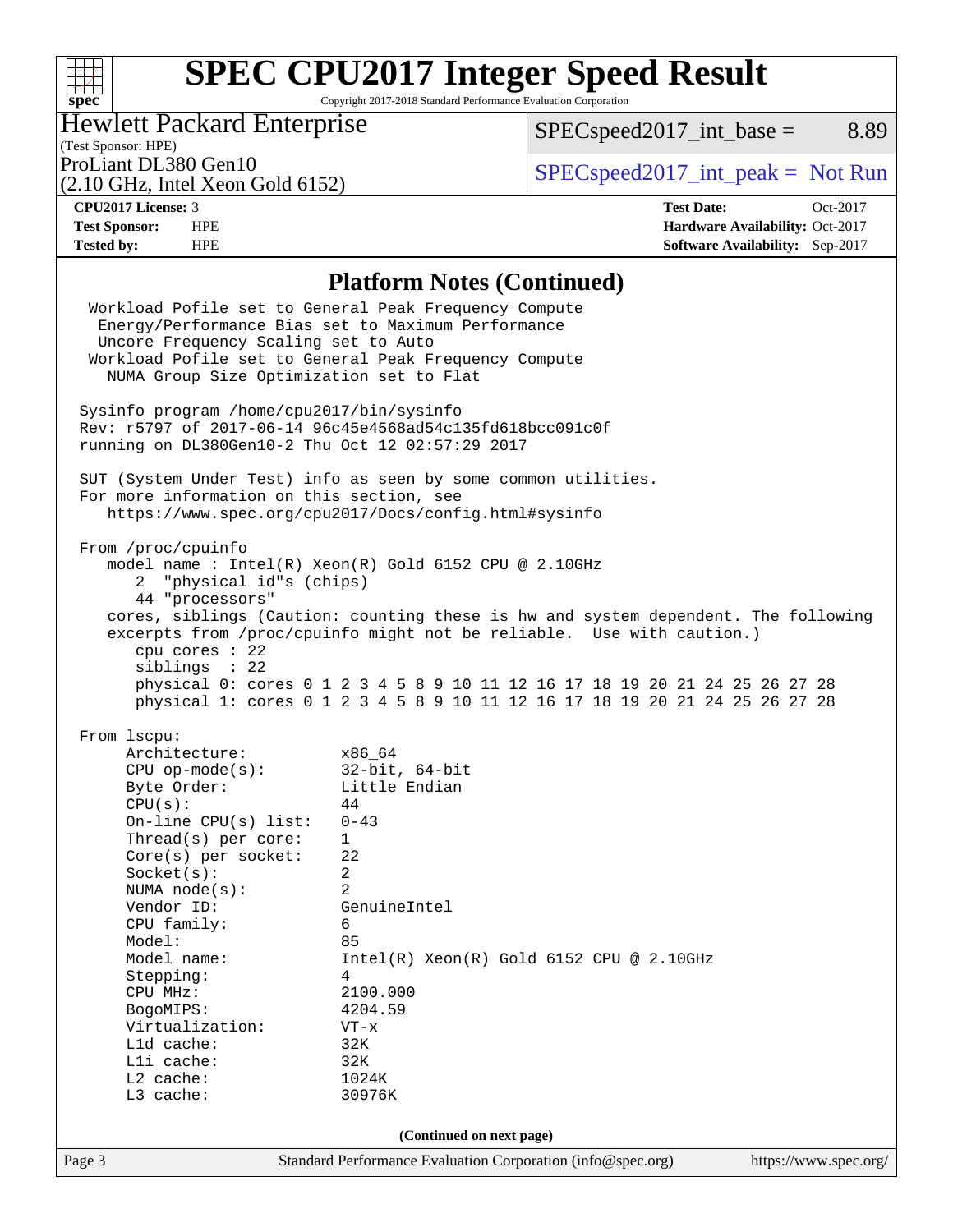#### **[SPEC CPU2017 Integer Speed Result](http://www.spec.org/auto/cpu2017/Docs/result-fields.html#SPECCPU2017IntegerSpeedResult)**  $+\!\!+\!\!$ **[spec](http://www.spec.org/)** Copyright 2017-2018 Standard Performance Evaluation Corporation Hewlett Packard Enterprise  $SPEC speed2017\_int\_base =$  8.89 (Test Sponsor: HPE) ProLiant DL380 Gen10  $SPEC speed2017\_int\_peak = Not Run$ (2.10 GHz, Intel Xeon Gold 6152) **[CPU2017 License:](http://www.spec.org/auto/cpu2017/Docs/result-fields.html#CPU2017License)** 3 **[Test Date:](http://www.spec.org/auto/cpu2017/Docs/result-fields.html#TestDate)** Oct-2017 **[Test Sponsor:](http://www.spec.org/auto/cpu2017/Docs/result-fields.html#TestSponsor)** HPE **[Hardware Availability:](http://www.spec.org/auto/cpu2017/Docs/result-fields.html#HardwareAvailability)** Oct-2017 **[Tested by:](http://www.spec.org/auto/cpu2017/Docs/result-fields.html#Testedby)** HPE **[Software Availability:](http://www.spec.org/auto/cpu2017/Docs/result-fields.html#SoftwareAvailability)** Sep-2017 **[Platform Notes \(Continued\)](http://www.spec.org/auto/cpu2017/Docs/result-fields.html#PlatformNotes)** NUMA node0 CPU(s): 0-21 NUMA node1 CPU(s): 22-43 /proc/cpuinfo cache data cache size : 30976 KB From numactl --hardware WARNING: a numactl 'node' might or might not correspond to a physical chip. From /proc/meminfo MemTotal: 197570616 kB HugePages Total: 0 Hugepagesize: 2048 kB From /etc/\*release\* /etc/\*version\* os-release: NAME="Red Hat Enterprise Linux Server" VERSION="7.3 (Maipo)" ID="rhel" ID\_LIKE="fedora" VERSION\_ID="7.3" PRETTY\_NAME="Red Hat Enterprise Linux Server 7.3 (Maipo)" ANSI\_COLOR="0;31" CPE\_NAME="cpe:/o:redhat:enterprise\_linux:7.3:GA:server" redhat-release: Red Hat Enterprise Linux Server release 7.3 (Maipo) system-release: Red Hat Enterprise Linux Server release 7.3 (Maipo) system-release-cpe: cpe:/o:redhat:enterprise\_linux:7.3:ga:server uname -a: Linux DL380Gen10-2 3.10.0-514.el7.x86\_64 #1 SMP Wed Oct 19 11:24:13 EDT 2016 x86\_64 x86\_64 x86\_64 GNU/Linux run-level 3 Oct 12 02:54 SPEC is set to: /home/cpu2017 Filesystem Type Size Used Avail Use% Mounted on /dev/mapper/rhel-home xfs 504G 30G 474G 6% /home Additional information from dmidecode follows. WARNING: Use caution when you interpret this section. The 'dmidecode' program reads system data which is "intended to allow hardware to be accurately determined", but the intent may not be met, as there are frequent changes to hardware, firmware, and the "DMTF SMBIOS" standard. BIOS HPE U30 09/29/2017 Memory: 24x UNKNOWN NOT AVAILABLE 8 GB 2 rank 2666 (End of data from sysinfo program)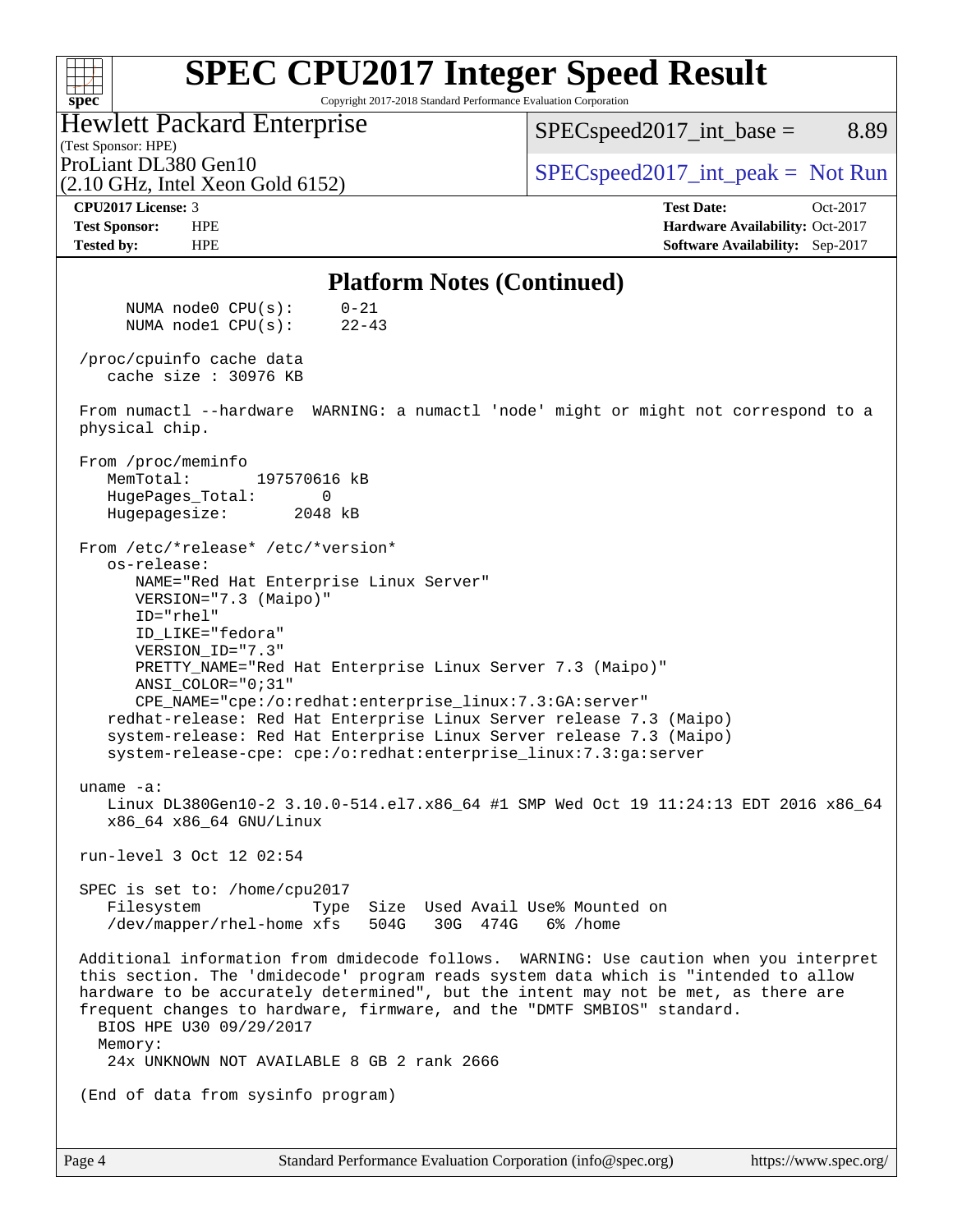| spe |  |  |  |  |
|-----|--|--|--|--|

# **[SPEC CPU2017 Integer Speed Result](http://www.spec.org/auto/cpu2017/Docs/result-fields.html#SPECCPU2017IntegerSpeedResult)**

Copyright 2017-2018 Standard Performance Evaluation Corporation

#### Hewlett Packard Enterprise

[SPECspeed2017\\_int\\_base =](http://www.spec.org/auto/cpu2017/Docs/result-fields.html#SPECspeed2017intbase) 8.89

(Test Sponsor: HPE) (2.10 GHz, Intel Xeon Gold 6152)

ProLiant DL380 Gen10  $SPEC speed2017\_int\_peak = Not Run$ 

**[Tested by:](http://www.spec.org/auto/cpu2017/Docs/result-fields.html#Testedby)** HPE **[Software Availability:](http://www.spec.org/auto/cpu2017/Docs/result-fields.html#SoftwareAvailability)** Sep-2017

**[CPU2017 License:](http://www.spec.org/auto/cpu2017/Docs/result-fields.html#CPU2017License)** 3 **[Test Date:](http://www.spec.org/auto/cpu2017/Docs/result-fields.html#TestDate)** Oct-2017 **[Test Sponsor:](http://www.spec.org/auto/cpu2017/Docs/result-fields.html#TestSponsor)** HPE **[Hardware Availability:](http://www.spec.org/auto/cpu2017/Docs/result-fields.html#HardwareAvailability)** Oct-2017

### **[Compiler Version Notes](http://www.spec.org/auto/cpu2017/Docs/result-fields.html#CompilerVersionNotes)**

| 600.perlbench $s(base)$ 602.gcc $s(base)$ 605.mcf $s(base)$ 625.x264 $s(base)$<br>CC.<br>$657.xz$ s(base) |
|-----------------------------------------------------------------------------------------------------------|
| icc (ICC) 18.0.0 20170811<br>Copyright (C) 1985-2017 Intel Corporation. All rights reserved.              |
| CXXC 620.omnetpp $s(base)$ 623.xalancbmk $s(base)$ 631.deepsjeng $s(base)$<br>$641.$ leela $s(base)$      |
| icpc (ICC) 18.0.0 20170811<br>Copyright (C) 1985-2017 Intel Corporation. All rights reserved.             |
| $FC$ 648. exchange 2 $s$ (base)                                                                           |
| ifort (IFORT) 18.0.0 20170811<br>Copyright (C) 1985-2017 Intel Corporation. All rights reserved.          |

### **[Base Compiler Invocation](http://www.spec.org/auto/cpu2017/Docs/result-fields.html#BaseCompilerInvocation)**

[C benchmarks](http://www.spec.org/auto/cpu2017/Docs/result-fields.html#Cbenchmarks): [icc](http://www.spec.org/cpu2017/results/res2017q4/cpu2017-20171031-00478.flags.html#user_CCbase_intel_icc_18.0_66fc1ee009f7361af1fbd72ca7dcefbb700085f36577c54f309893dd4ec40d12360134090235512931783d35fd58c0460139e722d5067c5574d8eaf2b3e37e92)

[C++ benchmarks:](http://www.spec.org/auto/cpu2017/Docs/result-fields.html#CXXbenchmarks) [icpc](http://www.spec.org/cpu2017/results/res2017q4/cpu2017-20171031-00478.flags.html#user_CXXbase_intel_icpc_18.0_c510b6838c7f56d33e37e94d029a35b4a7bccf4766a728ee175e80a419847e808290a9b78be685c44ab727ea267ec2f070ec5dc83b407c0218cded6866a35d07)

[Fortran benchmarks](http://www.spec.org/auto/cpu2017/Docs/result-fields.html#Fortranbenchmarks): [ifort](http://www.spec.org/cpu2017/results/res2017q4/cpu2017-20171031-00478.flags.html#user_FCbase_intel_ifort_18.0_8111460550e3ca792625aed983ce982f94888b8b503583aa7ba2b8303487b4d8a21a13e7191a45c5fd58ff318f48f9492884d4413fa793fd88dd292cad7027ca)

## **[Base Portability Flags](http://www.spec.org/auto/cpu2017/Docs/result-fields.html#BasePortabilityFlags)**

 600.perlbench\_s: [-DSPEC\\_LP64](http://www.spec.org/cpu2017/results/res2017q4/cpu2017-20171031-00478.flags.html#b600.perlbench_s_basePORTABILITY_DSPEC_LP64) [-DSPEC\\_LINUX\\_X64](http://www.spec.org/cpu2017/results/res2017q4/cpu2017-20171031-00478.flags.html#b600.perlbench_s_baseCPORTABILITY_DSPEC_LINUX_X64) 602.gcc\_s: [-DSPEC\\_LP64](http://www.spec.org/cpu2017/results/res2017q4/cpu2017-20171031-00478.flags.html#suite_basePORTABILITY602_gcc_s_DSPEC_LP64) 605.mcf\_s: [-DSPEC\\_LP64](http://www.spec.org/cpu2017/results/res2017q4/cpu2017-20171031-00478.flags.html#suite_basePORTABILITY605_mcf_s_DSPEC_LP64) 620.omnetpp\_s: [-DSPEC\\_LP64](http://www.spec.org/cpu2017/results/res2017q4/cpu2017-20171031-00478.flags.html#suite_basePORTABILITY620_omnetpp_s_DSPEC_LP64) 623.xalancbmk\_s: [-DSPEC\\_LP64](http://www.spec.org/cpu2017/results/res2017q4/cpu2017-20171031-00478.flags.html#suite_basePORTABILITY623_xalancbmk_s_DSPEC_LP64) [-DSPEC\\_LINUX](http://www.spec.org/cpu2017/results/res2017q4/cpu2017-20171031-00478.flags.html#b623.xalancbmk_s_baseCXXPORTABILITY_DSPEC_LINUX) 625.x264\_s: [-DSPEC\\_LP64](http://www.spec.org/cpu2017/results/res2017q4/cpu2017-20171031-00478.flags.html#suite_basePORTABILITY625_x264_s_DSPEC_LP64) 631.deepsjeng\_s: [-DSPEC\\_LP64](http://www.spec.org/cpu2017/results/res2017q4/cpu2017-20171031-00478.flags.html#suite_basePORTABILITY631_deepsjeng_s_DSPEC_LP64)

**(Continued on next page)**

Page 5 Standard Performance Evaluation Corporation [\(info@spec.org\)](mailto:info@spec.org) <https://www.spec.org/>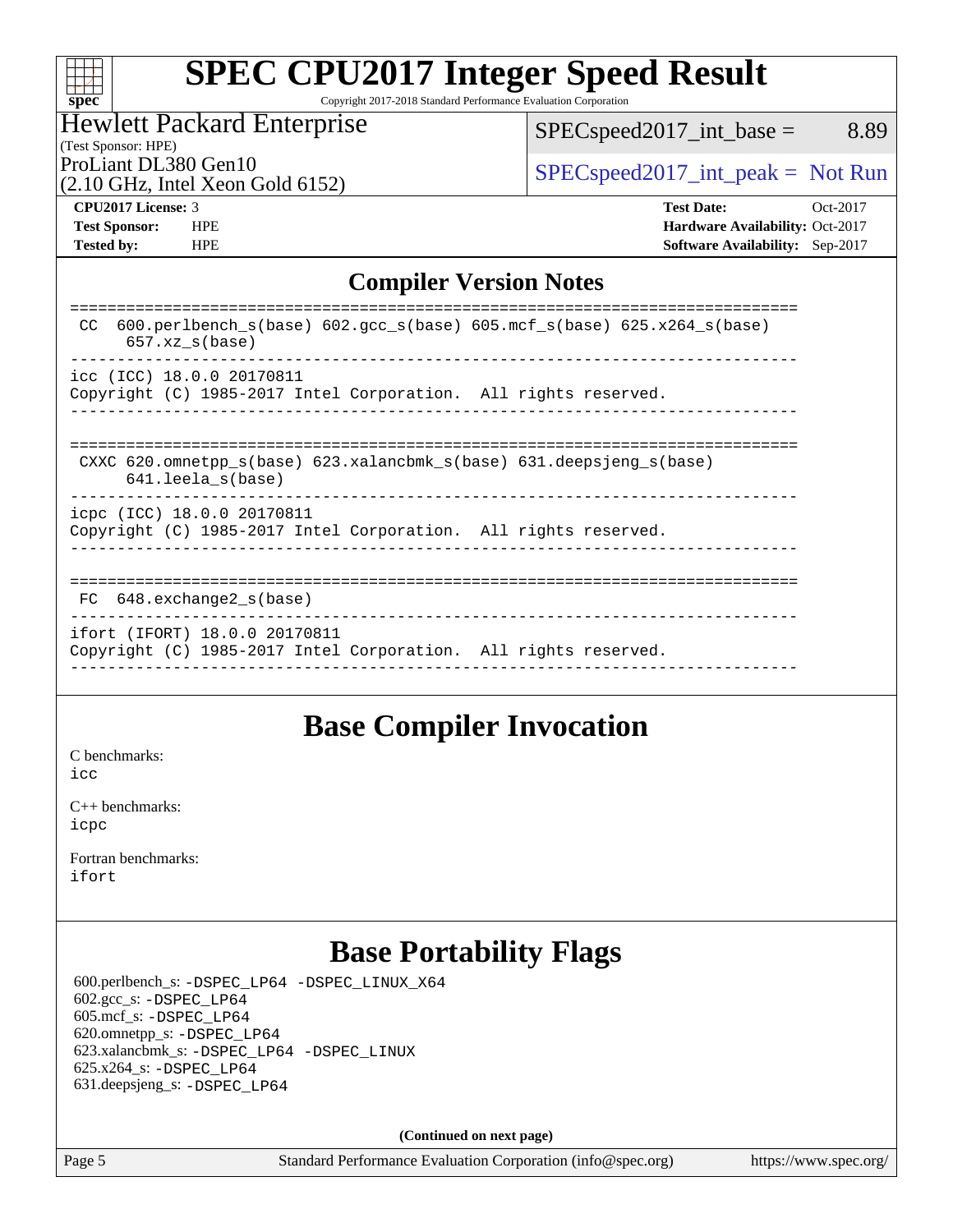### $\pm\pm\prime$ **[spec](http://www.spec.org/)**

# **[SPEC CPU2017 Integer Speed Result](http://www.spec.org/auto/cpu2017/Docs/result-fields.html#SPECCPU2017IntegerSpeedResult)**

Copyright 2017-2018 Standard Performance Evaluation Corporation

### Hewlett Packard Enterprise

(Test Sponsor: HPE)

 $SPEC speed2017\_int\_base =$  8.89

(2.10 GHz, Intel Xeon Gold 6152)

ProLiant DL380 Gen10  $SPEC speed2017\_int\_peak = Not Run$ 

**[CPU2017 License:](http://www.spec.org/auto/cpu2017/Docs/result-fields.html#CPU2017License)** 3 **[Test Date:](http://www.spec.org/auto/cpu2017/Docs/result-fields.html#TestDate)** Oct-2017 **[Test Sponsor:](http://www.spec.org/auto/cpu2017/Docs/result-fields.html#TestSponsor)** HPE **[Hardware Availability:](http://www.spec.org/auto/cpu2017/Docs/result-fields.html#HardwareAvailability)** Oct-2017 **[Tested by:](http://www.spec.org/auto/cpu2017/Docs/result-fields.html#Testedby)** HPE **[Software Availability:](http://www.spec.org/auto/cpu2017/Docs/result-fields.html#SoftwareAvailability)** Sep-2017

## **[Base Portability Flags \(Continued\)](http://www.spec.org/auto/cpu2017/Docs/result-fields.html#BasePortabilityFlags)**

 641.leela\_s: [-DSPEC\\_LP64](http://www.spec.org/cpu2017/results/res2017q4/cpu2017-20171031-00478.flags.html#suite_basePORTABILITY641_leela_s_DSPEC_LP64) 648.exchange2\_s: [-DSPEC\\_LP64](http://www.spec.org/cpu2017/results/res2017q4/cpu2017-20171031-00478.flags.html#suite_basePORTABILITY648_exchange2_s_DSPEC_LP64) 657.xz\_s: [-DSPEC\\_LP64](http://www.spec.org/cpu2017/results/res2017q4/cpu2017-20171031-00478.flags.html#suite_basePORTABILITY657_xz_s_DSPEC_LP64)

**[Base Optimization Flags](http://www.spec.org/auto/cpu2017/Docs/result-fields.html#BaseOptimizationFlags)**

[C benchmarks](http://www.spec.org/auto/cpu2017/Docs/result-fields.html#Cbenchmarks):

[-Wl,-z,muldefs](http://www.spec.org/cpu2017/results/res2017q4/cpu2017-20171031-00478.flags.html#user_CCbase_link_force_multiple1_b4cbdb97b34bdee9ceefcfe54f4c8ea74255f0b02a4b23e853cdb0e18eb4525ac79b5a88067c842dd0ee6996c24547a27a4b99331201badda8798ef8a743f577) [-xCORE-AVX512](http://www.spec.org/cpu2017/results/res2017q4/cpu2017-20171031-00478.flags.html#user_CCbase_f-xCORE-AVX512) [-ipo](http://www.spec.org/cpu2017/results/res2017q4/cpu2017-20171031-00478.flags.html#user_CCbase_f-ipo) [-O3](http://www.spec.org/cpu2017/results/res2017q4/cpu2017-20171031-00478.flags.html#user_CCbase_f-O3) [-no-prec-div](http://www.spec.org/cpu2017/results/res2017q4/cpu2017-20171031-00478.flags.html#user_CCbase_f-no-prec-div) [-qopt-mem-layout-trans=3](http://www.spec.org/cpu2017/results/res2017q4/cpu2017-20171031-00478.flags.html#user_CCbase_f-qopt-mem-layout-trans_de80db37974c74b1f0e20d883f0b675c88c3b01e9d123adea9b28688d64333345fb62bc4a798493513fdb68f60282f9a726aa07f478b2f7113531aecce732043) [-qopenmp](http://www.spec.org/cpu2017/results/res2017q4/cpu2017-20171031-00478.flags.html#user_CCbase_qopenmp_16be0c44f24f464004c6784a7acb94aca937f053568ce72f94b139a11c7c168634a55f6653758ddd83bcf7b8463e8028bb0b48b77bcddc6b78d5d95bb1df2967) [-DSPEC\\_OPENMP](http://www.spec.org/cpu2017/results/res2017q4/cpu2017-20171031-00478.flags.html#suite_CCbase_DSPEC_OPENMP) [-L/usr/local/je5.0.1-64/lib](http://www.spec.org/cpu2017/results/res2017q4/cpu2017-20171031-00478.flags.html#user_CCbase_jemalloc_link_path64_4b10a636b7bce113509b17f3bd0d6226c5fb2346b9178c2d0232c14f04ab830f976640479e5c33dc2bcbbdad86ecfb6634cbbd4418746f06f368b512fced5394) [-ljemalloc](http://www.spec.org/cpu2017/results/res2017q4/cpu2017-20171031-00478.flags.html#user_CCbase_jemalloc_link_lib_d1249b907c500fa1c0672f44f562e3d0f79738ae9e3c4a9c376d49f265a04b9c99b167ecedbf6711b3085be911c67ff61f150a17b3472be731631ba4d0471706)

[C++ benchmarks:](http://www.spec.org/auto/cpu2017/Docs/result-fields.html#CXXbenchmarks)

```
-Wl,-z,muldefs -xCORE-AVX512 -ipo -O3 -no-prec-div
-qopt-mem-layout-trans=3 -L/usr/local/je5.0.1-64/lib -ljemalloc
```
[Fortran benchmarks](http://www.spec.org/auto/cpu2017/Docs/result-fields.html#Fortranbenchmarks):

```
-Wl,-z,muldefs -xCORE-AVX512 -ipo -O3 -no-prec-div
-qopt-mem-layout-trans=3 -nostandard-realloc-lhs -align array32byte
-L/usr/local/je5.0.1-64/lib -ljemalloc
```
### **[Base Other Flags](http://www.spec.org/auto/cpu2017/Docs/result-fields.html#BaseOtherFlags)**

[C benchmarks](http://www.spec.org/auto/cpu2017/Docs/result-fields.html#Cbenchmarks):  $-m64 - std = c11$  $-m64 - std = c11$ 

[C++ benchmarks:](http://www.spec.org/auto/cpu2017/Docs/result-fields.html#CXXbenchmarks)  $-m64$ 

[Fortran benchmarks](http://www.spec.org/auto/cpu2017/Docs/result-fields.html#Fortranbenchmarks):

[-m64](http://www.spec.org/cpu2017/results/res2017q4/cpu2017-20171031-00478.flags.html#user_FCbase_intel_intel64_18.0_af43caccfc8ded86e7699f2159af6efc7655f51387b94da716254467f3c01020a5059329e2569e4053f409e7c9202a7efc638f7a6d1ffb3f52dea4a3e31d82ab)

The flags files that were used to format this result can be browsed at

<http://www.spec.org/cpu2017/flags/Intel-ic18.0-official-linux64.2017-10-19.html> <http://www.spec.org/cpu2017/flags/HPE-Platform-Flags-Intel-V1.2-SKX-revD.html>

You can also download the XML flags sources by saving the following links: <http://www.spec.org/cpu2017/flags/Intel-ic18.0-official-linux64.2017-10-19.xml> <http://www.spec.org/cpu2017/flags/HPE-Platform-Flags-Intel-V1.2-SKX-revD.xml>